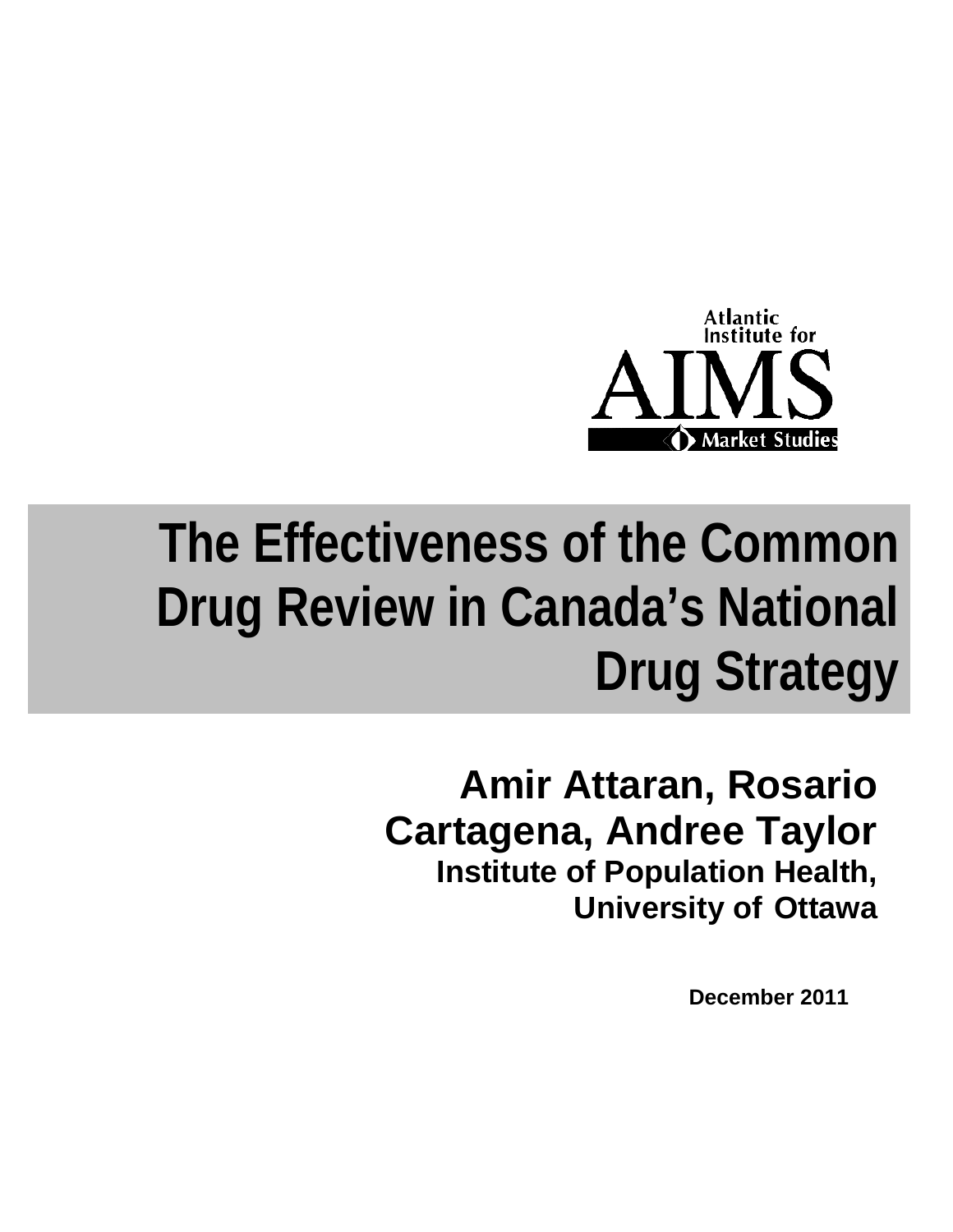### **Atlantic Institute for Market Studies**

The Atlantic Institute for Market Studies (AIMS) is an independent, non-partisan, social and economic policy think tank based in Halifax. The Institute was founded by a group of Atlantic Canadians to broaden the debate about the realistic options available to build our economy.

AIMS was incorporated as a non-profit corporation under Part II of the *Canada Corporations Act* and was granted charitable registration by Revenue Canada as of October 3, 1994; it received US charitable recognition under  $501(c)(3)$  effective the same date.

The Institute's chief objectives include:

a) initiating and conducting research identifying current and emerging economic and public policy issues facing Atlantic Canadians and Canadians more generally, including research into the economic and social characteristics and potentials of Atlantic Canada and its four constituent provinces;

b) investigating and analyzing the full range of options for public and private sector responses to the issues identified and acting as a catalyst for informed debate on those options, with a particular focus on strategies for overcoming Atlantic Canada's economic challenges in terms of regional disparities; c) communicating the conclusions of its research to a regional and national audience in a clear, nonpartisan way; and

d) sponsoring or organizing conferences, meetings, seminars, lectures. training programs, and publications, using all media of communication (including, without restriction, the electronic media) for the purpose of achieving these objectives.

### **Board of Directors**

*Chair:* John Risley *Vice Chair:* Vaughn Sturgeon *Chairman Emeritus*: Purdy Crawford *Past Chair:* John F. Irving *Directors*: Tim Banks, Robert Campbell, Charles Cirtwill, Brian Lee Crowley; Stephen Emmerson, Malcolm Fraser, Greg Grice, Douglas G. Hall, David Hooley, Dennice Leahey, Louis J. Maroun, Don Mills, Andrew Oland, Jason Shannon, Elaine Sibson, Nancy Tower *President & CEO:* Charles R. Cirtwill

### **Advisory Council**

George Bishop, Angus A. Bruneau, George T. H. Cooper, Purdy Crawford, Ivan E. H. Duvar, Peter C. Godsoe, James Gogan, Frederick E. Hyndman, Bernard Imbeault, Phillip R. Knoll, Colin Latham, Hon. Peter Lougheed. Norman Miller, Gerald L. Pond, Cedric E. Ritchie, Joseph Shannon, Allan C. Shaw, Paul Sobey

### **Board of Research Advisors**

*Chair*: Professor Robin F. Neill, University of Prince Edward Island Professor Charles S. Colgan, Edmund S. Muskie School of Public Service, University of Southern Maine; Professor Doug May, Memorial University of Newfoundland; Professor James D. McNiven, Dalhousie University; Professor Robert A. Mundell, Nobel Laureate in Economics, 1999; Professor J. Colin Dodds, Saint Mary's University

> 2000 Barrington Street, Suite 1302, Halifax, Nova Scotia B3J 3K1 Telephone: (902) 429-1143; fax: (902) 425-1393 E-mail: aims@AIMS.ca; Web site: [www.AIMS.ca](http://www.aims.ca/)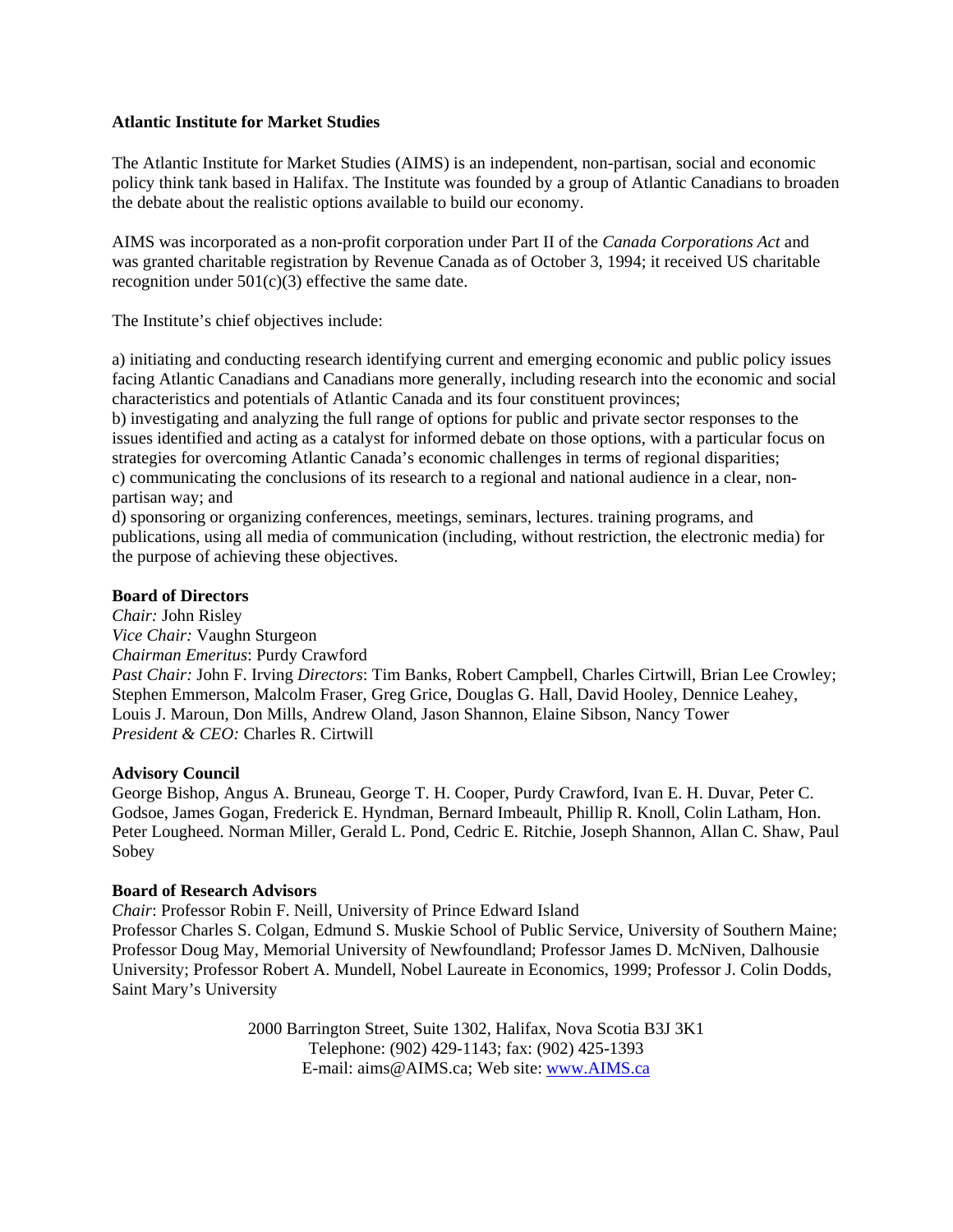## **THE EFFECTIVENESS OF THE COMMON DRUG REVIEW IN CANADA'S NATIONAL DRUG STRATEGY**

AMIR ATTARAN, ROSARIO CARTAGENA, ANDREE TAYLOR INSTITUTE OF POPULATION HEALTH, UNIVERSITY OF OTTAWA

> Atlantic Institute for Market Studies Halifax, Nova Scotia December 2011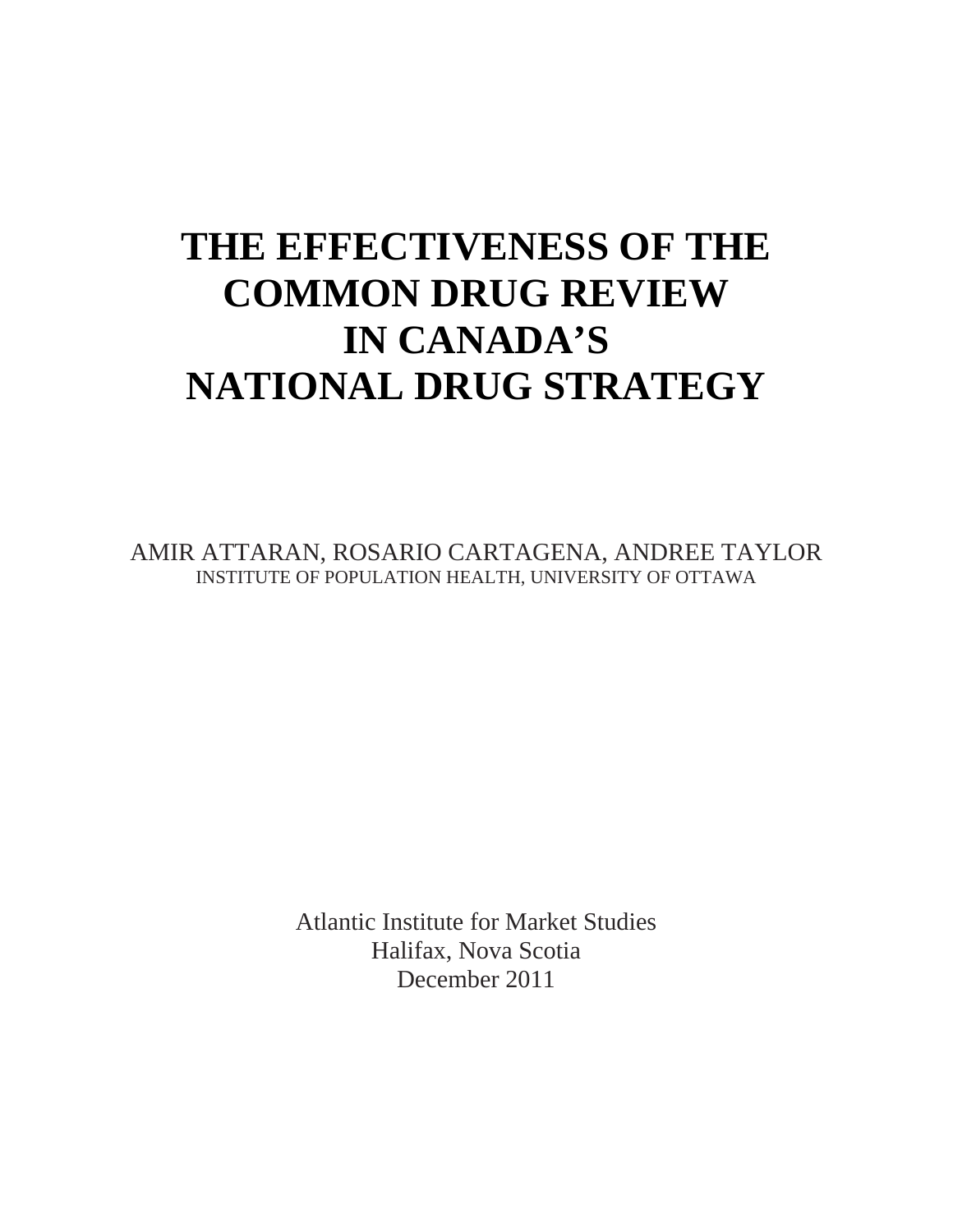### © 2011 Atlantic Institute for Market Studies

Published by the Atlantic Institute for Market Studies 2000 Barrington Street, Suite 1302 Halifax, Nova Scotia B3J 3K1

Telephone: (902) 429-1143 Fax: (902) 425-1393 E-mail: aims@aims.ca Web site: www.aims.ca

**ii** 

The authors of this report worked independently and are solely responsible for the views presented here. The opinions are not necessarily those of the Atlantic Institute for Market Studies, its Directors, or Supporters.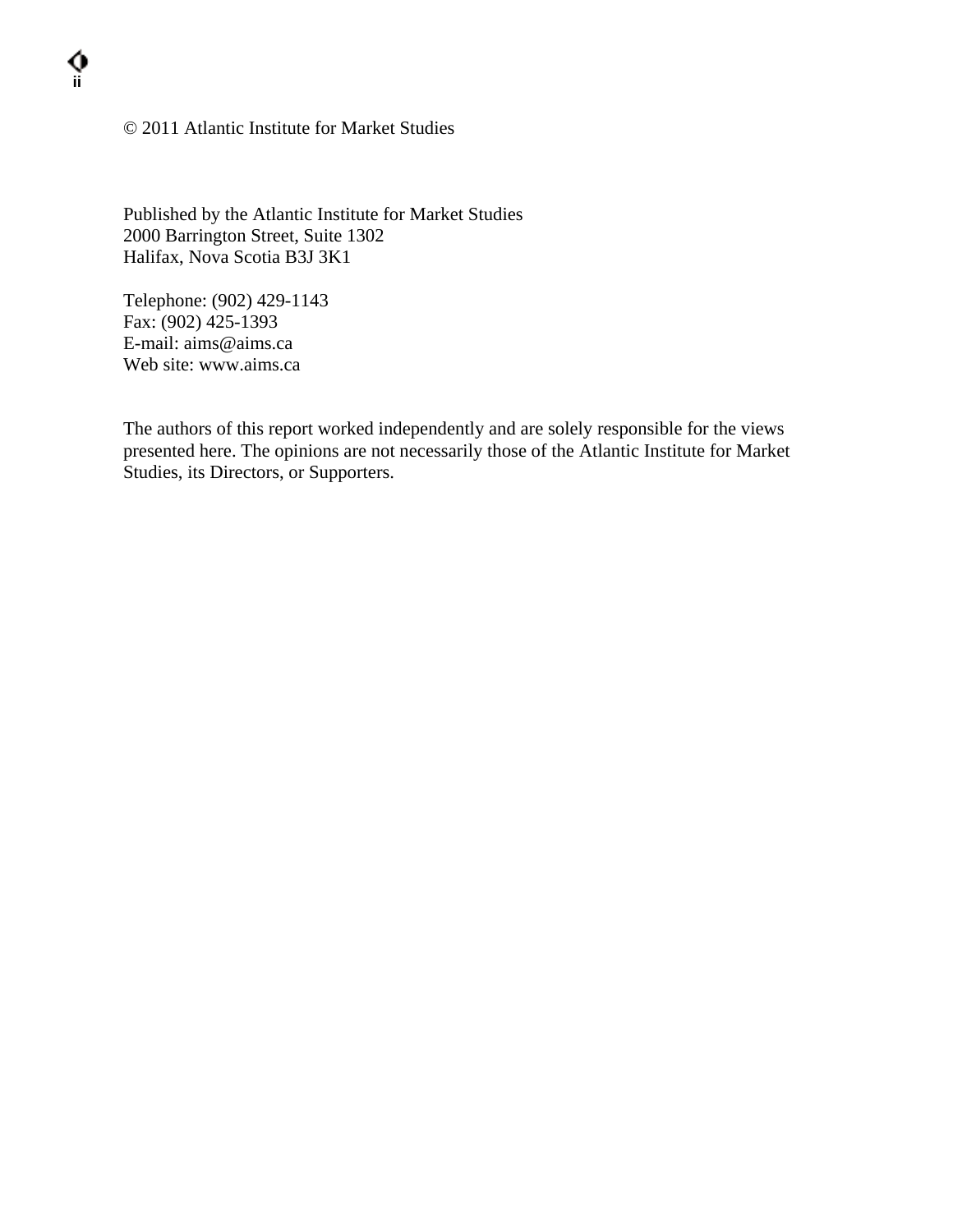## **CONTENTS**

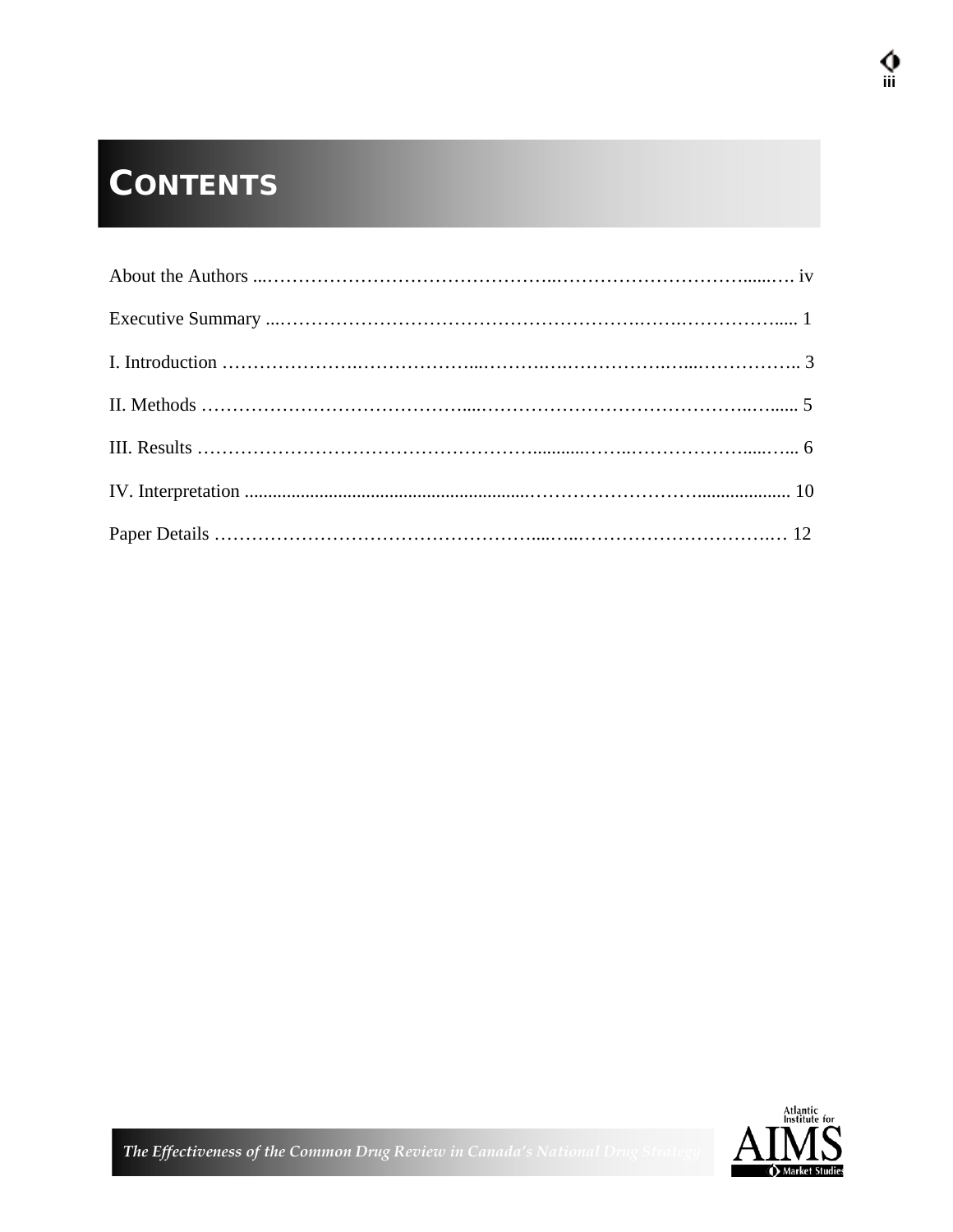### **ABOUT THE AUTHORS**

**Amir Attaran** is by training both a biologist and lawyer, and currently Associate Professor and Canada Research Chair at the Institute of Population Health and the Faculties of Law and Medicine at the University of Ottawa, Canada. Professor Attaran's research emphasizes the subject of health, development and human security. His peer-reviewed publications have appeared in the leading journals of both the legal and biomedical professions. He is the author of a book (with Professor Brigitte Granville) on access to medicines in developing countries, publishes frequently in leading law and medicine journals, is an occasional contributor to newspapers, is an advisor to several governments, corporations and NGOs, and a frequent lecturer on public policy and global development. He is also an Editorial Consultant to The Lancet and on the editorial board of the Journal of Epidemiology and Community Health.

**Rosario G. Cartagena** is a lawyer with a particular focus in public health. She has a Bachelor of Science in Biology, a Master of Science in Medical Sciences – Public Health Sciences and a Juris Doctor (cum laude). She has worked as a post-graduate intern at the Harvard School of Public Health, as a researcher for the Canadian Medical Association and the College of Physicians and Surgeons of Ontario and as an associate at a large Canadian national law firm. She has published articles for UNAIDS and in many journals, including the Journal of Adolescent Health, Health Law Journal, Risk Management in Canadian Health Care, BNA International: World Data Protection Report and Journal of Intellectual Property Law and Practice.

**Andree Taylor** earned a Baccalaureate of Laws from the University of Ottawa Faculty of Law, a Master of Science (Pharmaceutical Sciences & Administrative Pharmacy) from the University of Toronto and a Bachelor of Science (Advanced Major, Chemistry) from St. Francis Xavier University. While attending law school, Ms. Taylor was awarded the 2010 Aird Berlis LLP/Women's Law Association of Ontario Advocacy Award and the Ottawa Law Review/Gowlings Writing Prize. Ms. Taylor was also the recipient of several awards in support of her graduate and undergraduate research work, including a Canadian Health Services Research Foundation/Canadian Institute of Health Research Training Award and two Natural Sciences and Engineering Research Council (NSERC) awards. Ms. Taylor is a former co-editor of the health policy publication entitled, Home and Community Care Highlights. She is a former research assistant of Professor Amir Attaran, University of Ottawa, Institute of Population Health. Ms. Taylor is currently practicing law in private practice in Ottawa.

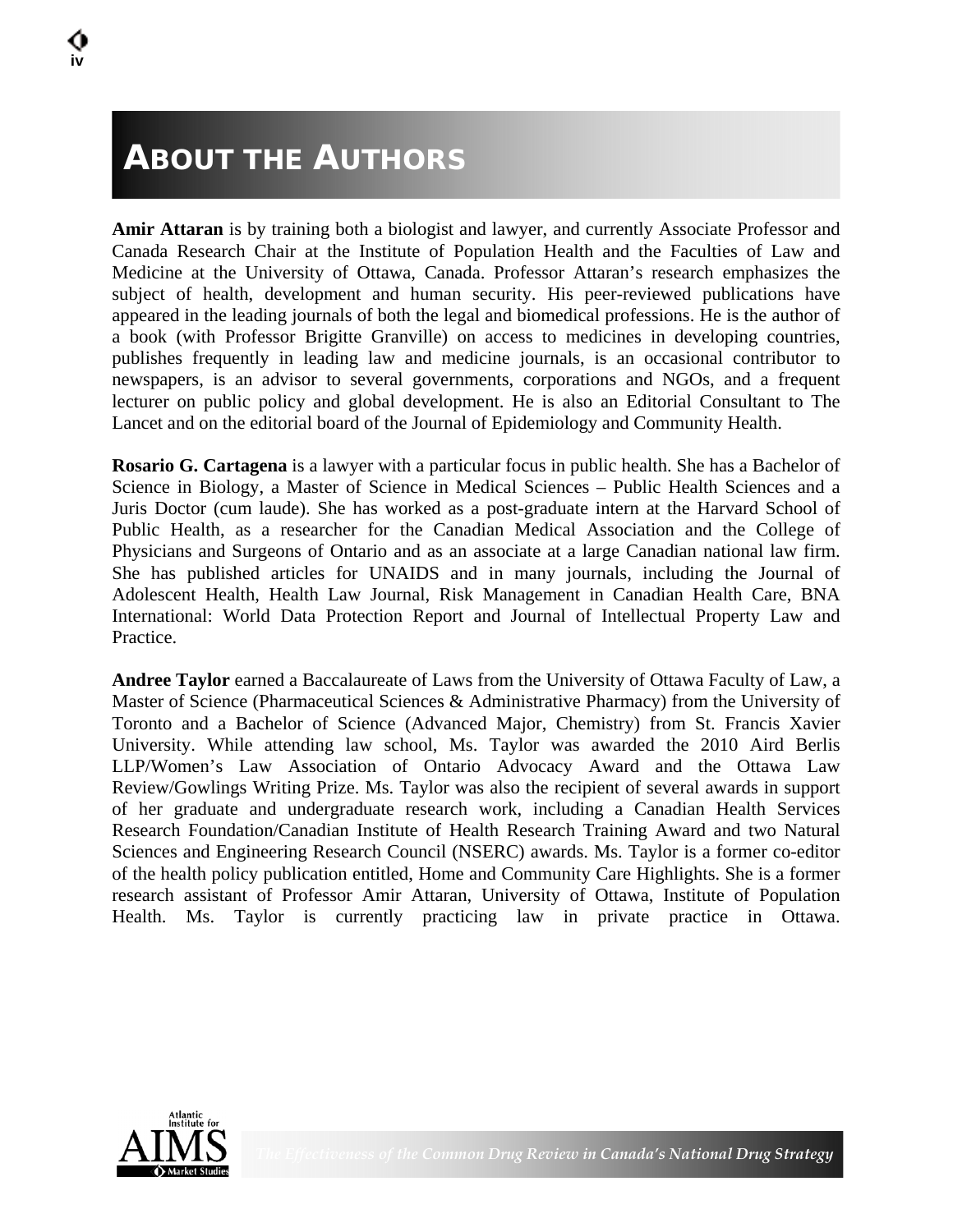## **Executive Summary**

l.

Where you live in Canada and your economic status make a big difference to the sort of prescription medicine you are likely to receive from public health insurance—although that is not supposed to be. In 2002, Canada's federal and provincial health ministers (except Quebec) launched the Common Drug Review (CDR), to "ensure a consistent and rigorous approach to drug reviews across the country." The Canadian Agency for Drugs and Technologies in Health's (CADTH) which administers the project identifies it as: "…a pan-Canadian process for conducting objective, rigorous reviews of the clinical, cost-effectiveness, and patient evidence for drugs. CDR also provides formulary listing recommendations to the provinces' drug plans (except Quebec)."[1](#page-19-0) A listing on the formulary determines whether a prescribed drug will be available to eligible publicly insured patients at no, or minimal, cost.

This paper examines how closely the Common Drug Review recommendations have been reflected in the various provincial drug plans. In 369 pairwise observations of provincial drug formularies and CDR-reviewed drugs, we observed 65.3% agreement with CDR recommendations. The degree of agreement ranges from no better than random chance (50% in Ontario, PEI and Newfoundland and Labrador), to fairly high (88.2% in AB), with some of that variation depending on the recentness of the CDR recommendations studied. Disagreement between CDR recommendations and provincial formularies is not randomly distributed, but exhibits a significant negative bias, in which provinces omit to insure patients for treatments that CDR has reviewed favourably and deemed cost-effective. Our findings appear to contradict claims by CADTH, based on unpublished data, that participating drug plans agree with CDR recommendations 90% of the time.

The obvious interpretation of these results is that the CDR has not aligned provinces into a consistent, national application. Since CDR recommendations are based on cost-effectiveness, the persistent and large gap between CDR recommendations and provincial drug benefits demonstrates that provinces are wasting money on inferior treatments, as affordable clinical benefits to patients are lost.

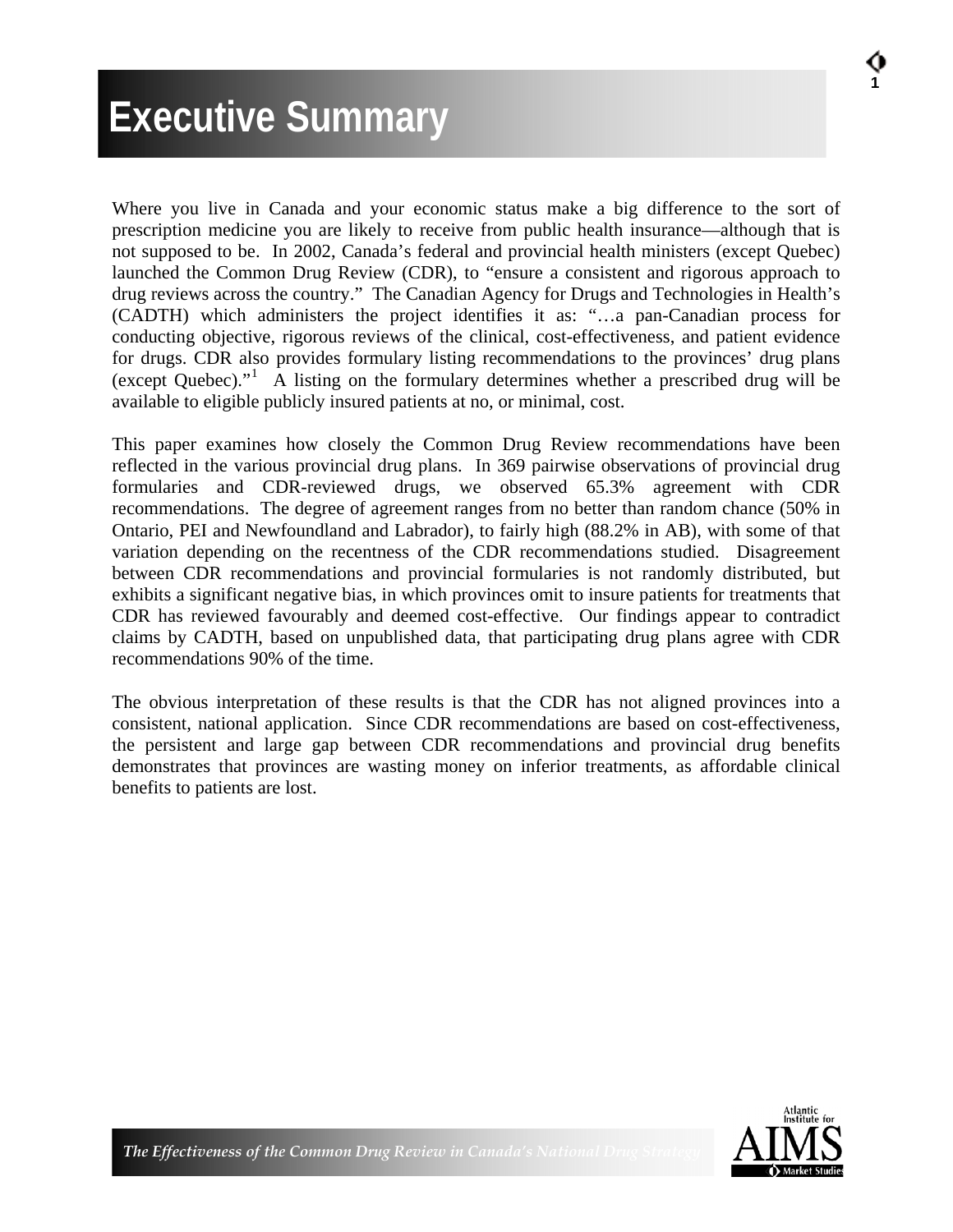## **I. Introduction**

Canadians increasingly rely on pharmaceuticals.<sup>[2](#page-19-1)</sup> From 2000 to 2007, spending on prescribed and over-the-counter drugs soared—from \$14.7 billion in 2000, to \$26.9 billion in 2007— making drugs the number two category of health care expenditure.<sup>[3](#page-19-1)</sup> How to contain this cost, without needlessly losing therapeutic advantages, is a challenge.

Canada's health ministers in 2002 tasked the Canadian Agency for Drugs and Technologies in Health (CADTH) to establish a national Common Drug Review (CDR). CDR's intent was to "ensure a consistent and rigorous approach to drug reviews across the country by replacing multiple review and recommendations for new drugs with one common process".<sup>[4](#page-19-1)</sup> CDR was positioned as a national formulary—a building block for the national pharmaceutical plan urged by the 2007 National Forum on Health, and the 2004 National Pharmaceuticals Strategy.<sup>[5](#page-19-1)</sup>

But whether CDR has streamlined the provinces' drug review processes and achieved consistency in formulary outcomes is controversial. CADTH claims that "Participating drug plans are in agreement with the CDR recommendations more than 90% of the time,"<sup>[6](#page-19-1)</sup> but the most recent study (June 2005), conducted early in CDRs history, found much lesser consistency. $7$ 

At the time CDR was created, it was widely thought that it would take 3-5 years to discern its effects on provincial formularies. A study published last year shows that as of 2008, CDR achieved "little to reduce variation in the listing of new drugs to Atlantic provincial formularies", in the words of the authors.<sup>[8](#page-19-1)</sup> This study advances that study, by going further one more year (to 2009) and by expanding the analysis to all of Canada. We test two hypotheses: (i) whether CDR's drug review outcomes have narrowed inter-provincial differences in formularies, and; (ii) whether provinces have adopted CDR's drug review processes effectively as their own. We sampled provincial formularies at "early" and "late" time points in CDR's operation, to assess both the speed with which provinces adopted CDR's recommendations, and report on the degree of concordance or its lack.

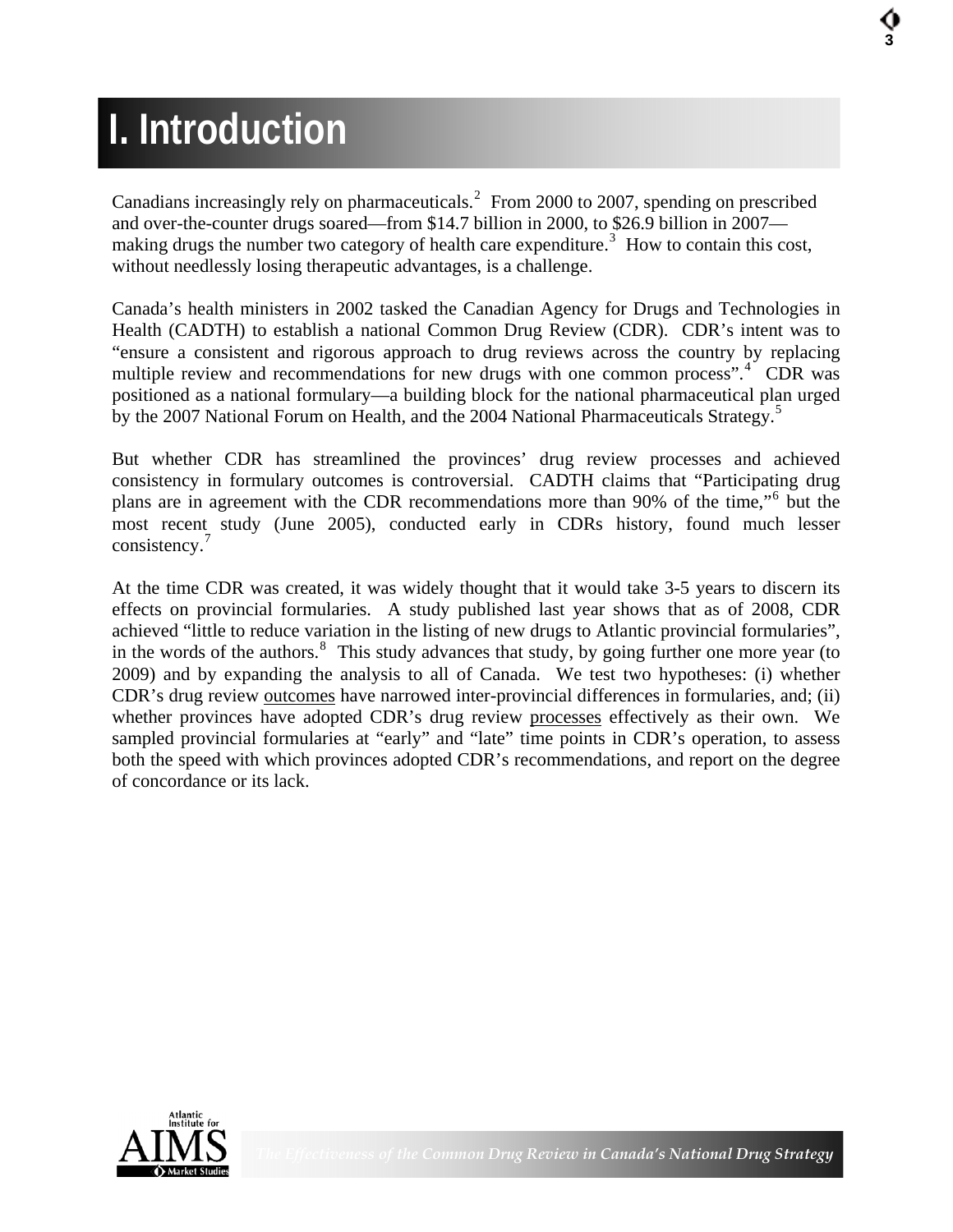### **5 II. Methods**

In February 2009, we accessed drug reviews on the CDR's website. After excluding those less than three months old (*i.e.* too recent to be reflected in provincial formularies), we selected the first 25 drugs (the "early" dataset) and the last 25 drugs (the "late" dataset) to receive CDR recommendations. We then accessed provincial health ministry websites to search or download the current formulary status of these drugs (except in Quebec, which does not participate in CDR).<sup>[9](#page-19-1)</sup> For accuracy, CDR and formulary data were obtained and processed in duplicate by two researchers working separately and cross-checking each other.

We made pairwise comparisons of each provincial formulary with CDR's reviews. Because provinces' nomenclature and reporting methods vary, particularly when a medicine is approved conditionally for a specific indication, we used this harmonized coding scheme to indicate general (not necessarily exact) agreement or disagreement: (1) Province agrees with CDR; (2) Province disagrees with CDR and has a drug benefit less than CDR's recommendation, or; (3) Province disagrees with CDR and has a drug benefit exceeding CDR's recommendation.

To elucidate process differences which might explain non-concordance, we contacted health ministries by telephone or email and posed the following question: "Are there any written criteria which the [provincial drug review committee] uses when deciding whether or not a particular drug that has been recommended by CDR will be made a benefit in the province?"

Finally, to verify all data's accuracy of our data, we supplied health ministries with the methods and raw data, and requested corrections. Timely requests for corrections were accommodated, where those were consistent with the study's methods, and verifiable by reference to a public rule (i.e. ministry claims lacking corroboration in other information generally available to the public were not accepted).

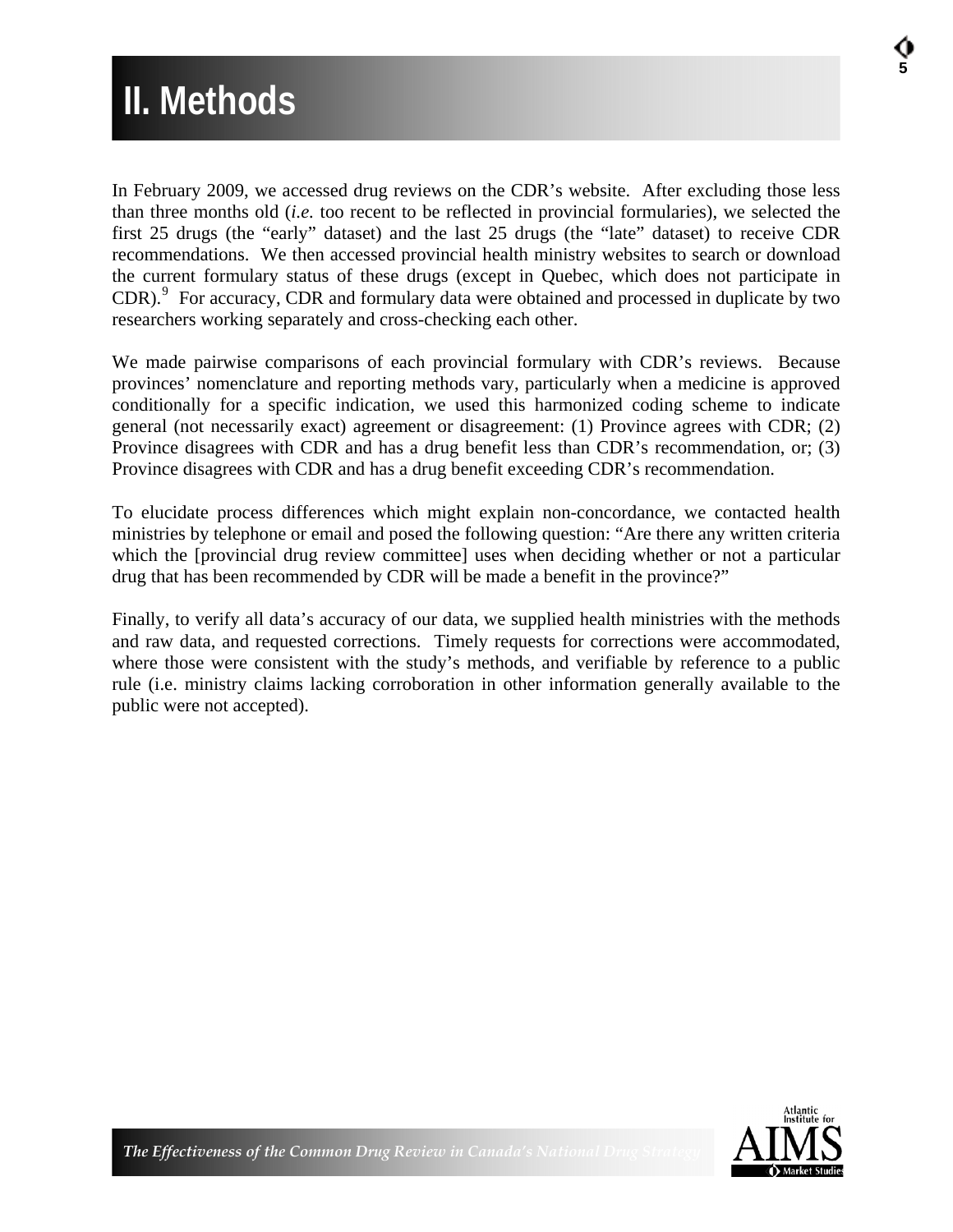## **III. Results**

**6** 

Of the 50 drug reviews studied, 9 were excluded because they were not independent observations of the CDR system—6 because CDR recommended listing the drugs similar to earlier drugs in the class, and 3 because the drugs were funded federally not provincially. This left 41 drug reviews in 9 provinces ( $n = 369$  observations), forming the basis of the analysis here. The "late" dataset captures 24 drug reviews of median age ~8 months (median date 25 June 2008) and the "early" dataset captures 17 drug reviews of median age ~51 months (median date 22 December 2004). The data, coded as described in the methods section are online.

Across all observations, agreement between CDR recommendations and provincial formularies is 65.3%. Concordance ranges from a low of 50%, or no better than random chance, for Ontario, PEI and Newfoundland and Labrador in the late dataset, to a high of 88.2% for Alberta in the early dataset (Figure 1). This non-concordance is marked by an obviously large variance (Figure 2; variance statistic unreported as data are not normally distributed).

The variance discloses meaningful patterns. Even though the mode is that all 9 study provinces agree with CDR recommendations (rightmost bar of Figure 2), there remain instances where most provinces disagree (leftmost bars of Figure 2). As expected, disagreement is commonest when the underlying CDR recommendations are recent (late dataset; purple bars), but surprisingly also occurs with CDR recommendations of several years ago (beige bars). The early dataset includes instances of CDR drug recommendations that, despite being over 4 years old, have yet to be adopted by a majority of the provinces (Table 1).

Further, when provinces disagree with CDR, they do so with a non-random negative bias, toward not insuring recommended drug benefits (Figure 3). In other words, there are more cases where provinces fail to insure medicines CDR assesses favourably (n=93), than cases where the provinces insure medicine CDR assesses unfavourably (n=35), and this difference is not random but highly statistically significant (p<0.001 by chi-square). The negative bias, or refusal to insure medicines favourably reviewed by CDR, affects all provinces in the late dataset. Two provinces (Manitoba and Ontario) also exhibit this negative bias in the early dataset.

To test the hypothesis that the lack of agreement between CDR and the provinces arises from the decision criteria used by provinces' drug review committees, we requested each province to supply a copy of its current decision criteria, for purposes of comparison with CDR procedures. Only one province (Alberta) did so. All others would not or could not divulge their decision criteria. Thus for 8/9 provides studied, there are no public criteria for how they decide which medicines will be insured, whether because true criteria do not exist, or because they are secret.

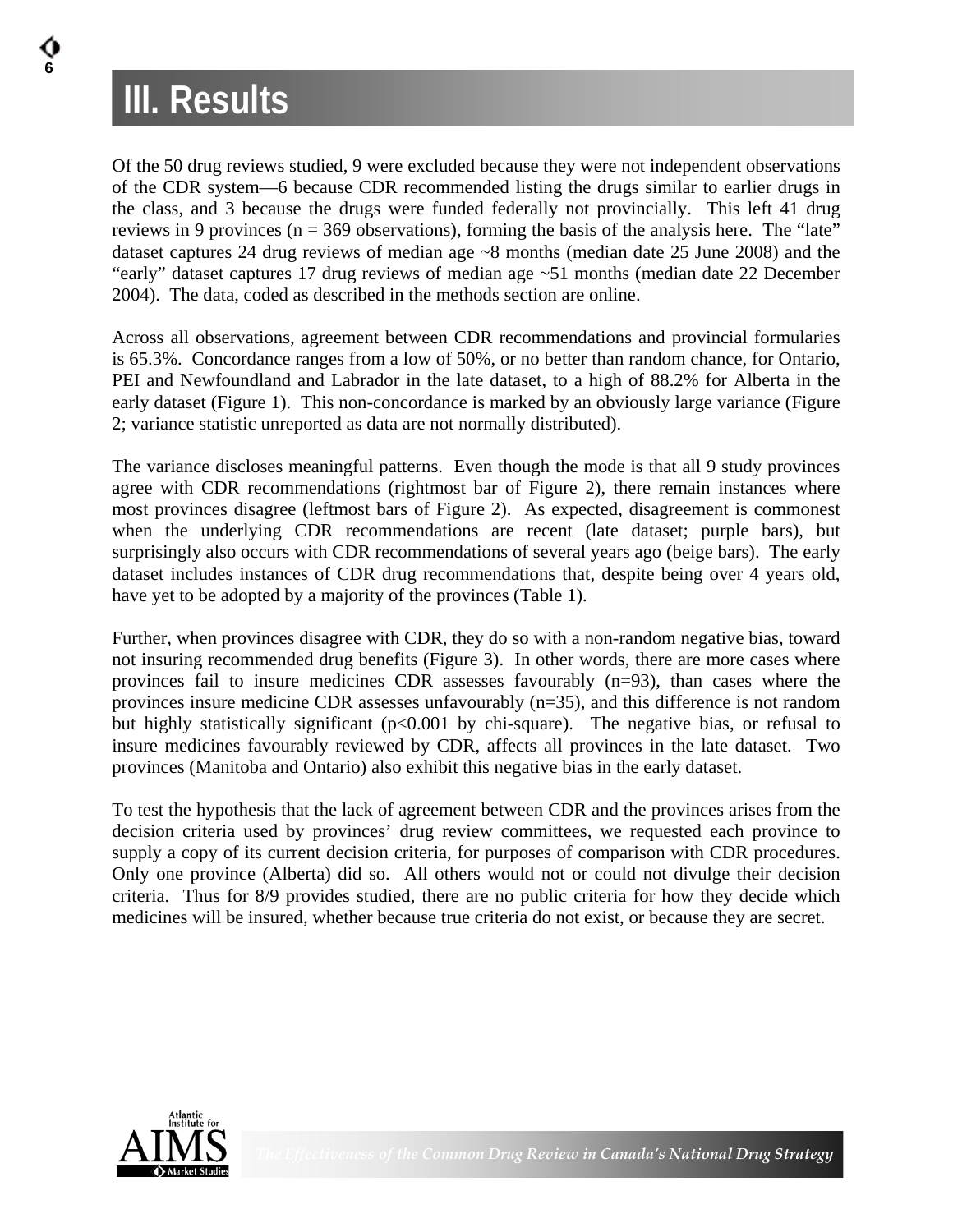### **FIGURE 1**





*The Effectiveness of the Common Drug Review in Canada's National Drug*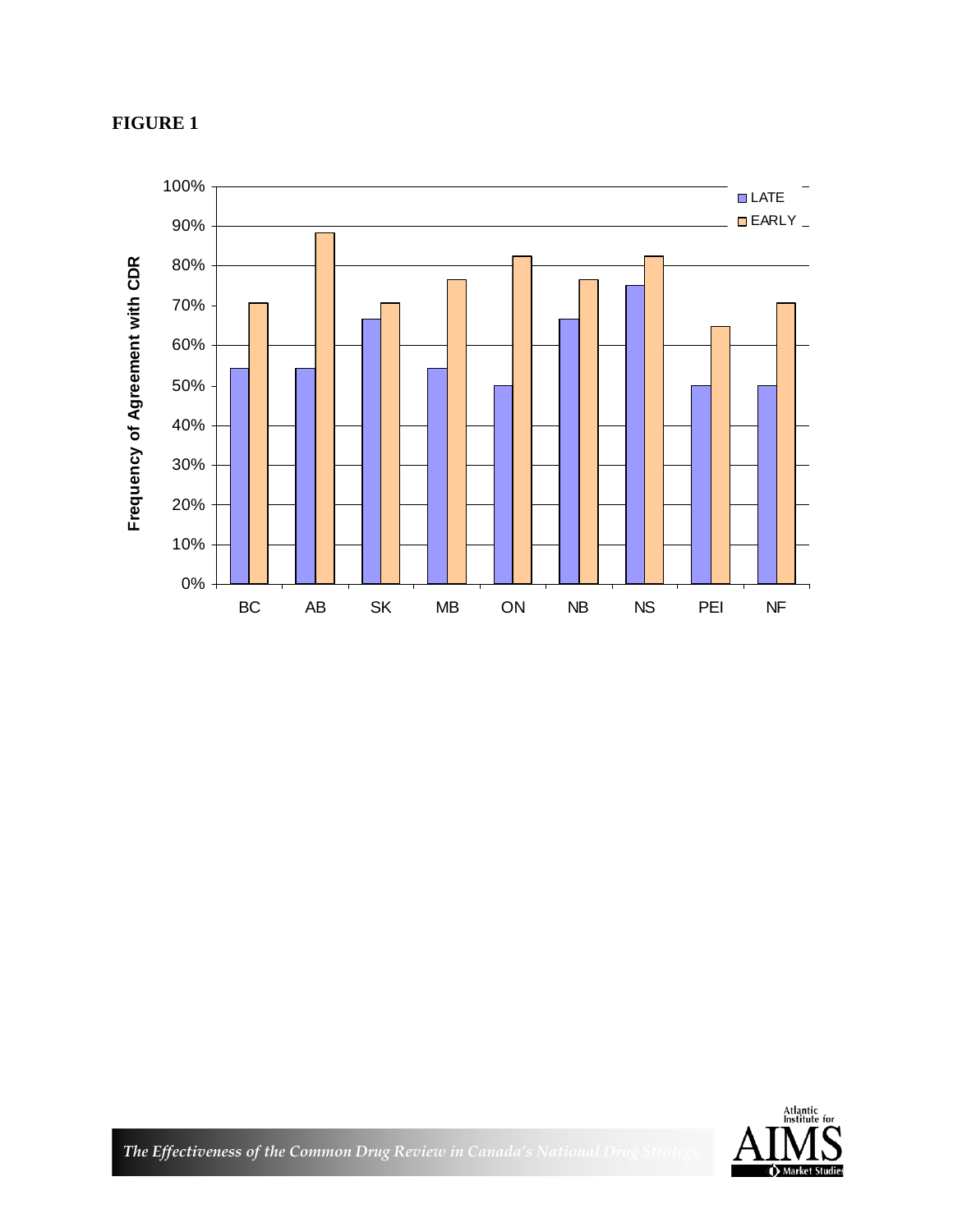### **FIGURE 2**



**Number of Provinces in Agreement**



*The Effectiveness of the Common Drug Review in Canada's National Drug Strategy*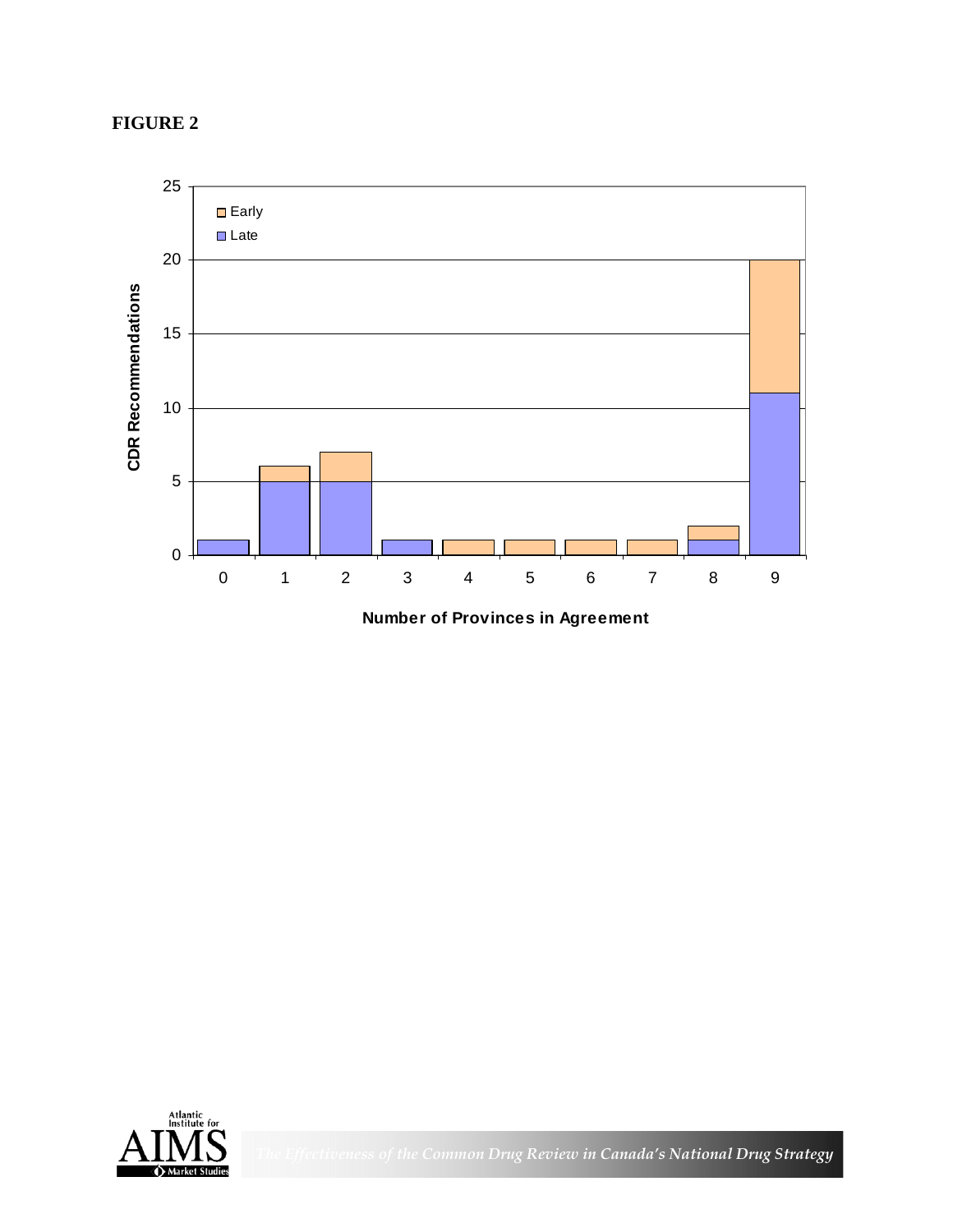### **FIGURE 3**





*The Effectiveness of the Common Drug Review in Canada's National Drug Strategy of the Common Drug Strategy And Effectiveness*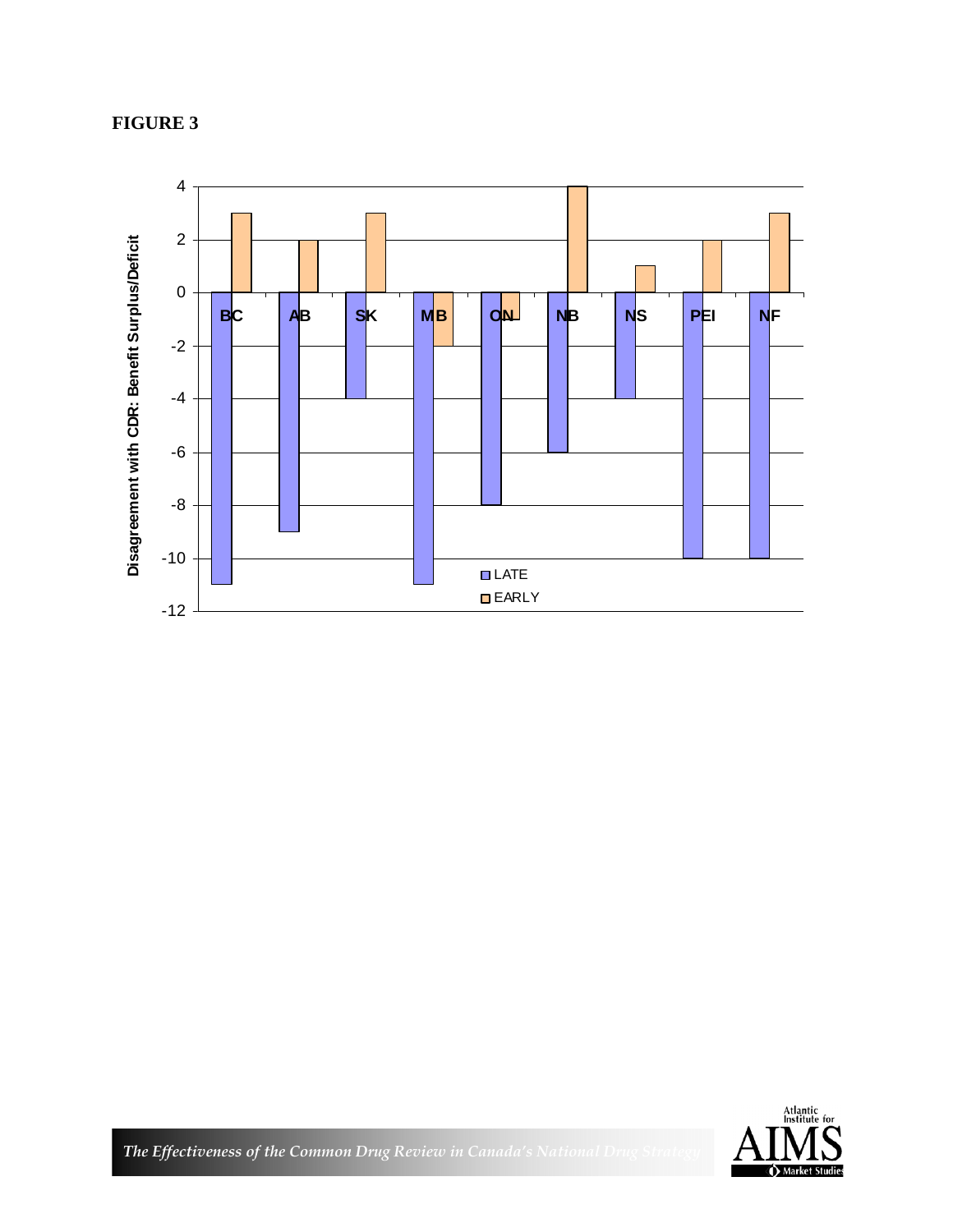## **IV. Interpretation**

This study demonstrates that, seven years following CDR's creation, provinces did not achieve alignment with that system. There is still no national formulary, and hence, still no foundation for realizing the 2004 National Pharmaceuticals Strategy and the national formulary that it requires.

The range of provincial concordance that we report  $(50\% - 82.4\%)$  suggests little coordination between the provinces and CDR; indeed the bottom of that range reflects coordination no better than random chance, as might be achieved by flipping a coin. Our data appear to contradict CADTH's claim (echoed in the peer-reviewed literature) that "[p]articipating drug plans are in agreement with the CDR recommendations more than  $90\%$  of the time." <sup>[10](#page-19-1)</sup> We wrote to CADTH specifically requesting that it provide "evidence please in support of that claim", but received the answer that the underlying data were "not published".

In the absence of published data to substantiate CADTH's claim, and considering that CADTH is not an entity at arm's length from government (its Board of Directors draws heavily from current government employees) we cannot exclude the worrisome possibility that CADTH's claim is based on incorrect data or is falsified. The large difference between CADTH's claim and our findings potentially affect a large number of Canadians' ability (or not) to access medicines. As such, we strongly recommend an investigation by the Auditor General of Canada on this critical issue, and echo an earlier call by the House of Commons for such an audit. $11$ 

A statistically significant finding of this study is that disagreement between CDR and provincial decisions is not random, but negatively biased away from insuring medicines that CDR recommends as cost-effective. Negative bias may be viewed charitably or not: either as provinces furthering the public interest to save money in a struggle of cost containment, or as injuring the public interest by denying patients treatments which are cost-effective and clinically beneficial. One's preference between these two narratives is a question of ideology—but a definitely unarguable fact is that provinces are failing to base decisions on economic and clinical evidence, as CDR assiduously does. Put this way, the outcome is grossly unacceptable, in either ideological characterization.

These realities suggest little, if any, progress has been made in the last decade on harmonizing Canadians' access to medicines around a national standard of care. Two studies published by Anis, Grégoire and colleagues before CDR's creation in 2002 show a comparable degree of non-concordance between formulary listings in the provinces to our study.<sup>[12](#page-19-1)</sup> <sup>[13](#page-19-1)</sup> Our study also proves that time lags in provincial adoption of CDR recommendations can be very long. Where McMahon and colleagues observed that "that some provinces have not made coverage decisions many months after a CDR recommendation," our data now show that provinces fail to complete such decisions even after several years.

As CDR's former chair, Andreas Laupacis, has written, "Drug policy is a mix of scientific evidence, judgement, altruism, self-interest and politics, superimposed on a complex, semi-

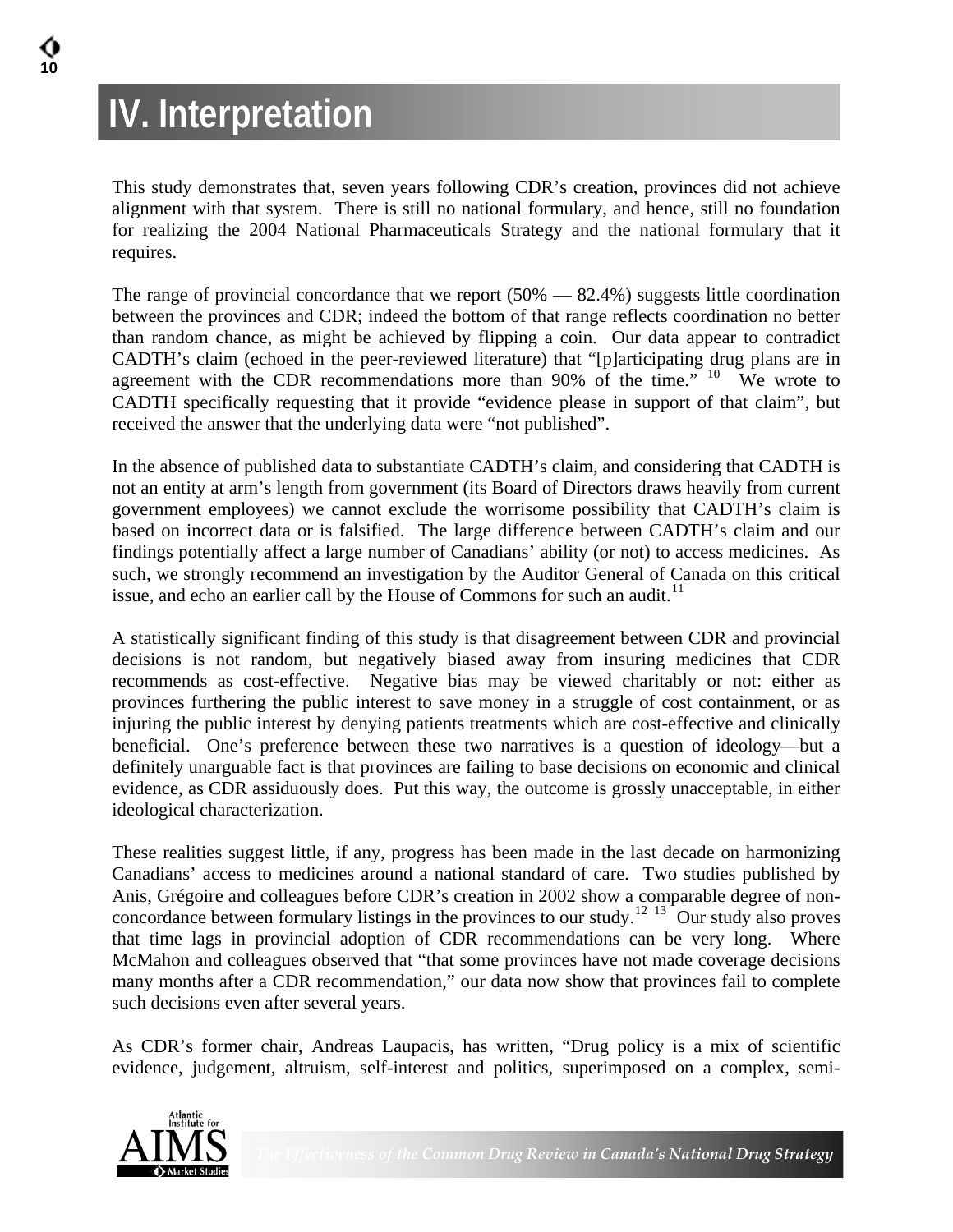rational, over-burdened, constantly changing health care system."<sup>[14](#page-19-1)</sup> We propose that to assist CDR's ability to make rational interventions in this morass, CADTH must insist, perhaps as a condition of continued membership, that provinces publicly disclose their criteria for formulary listing. Transparency of criteria can ensure provincial conformity with CDR processes—or at least it can ensure that provinces must have a reason to fail to conform. Currently, eight of nine provinces we studied either could not or would not publicly disclose their criteria for drug evaluation (BC, SK, MB, ON, NB, NS, PEI, NL). That is unfortunate, for without transparent criteria, arbitrary decisions are likely to be made, setting Canada back on its much-delayed goal of a national formulary, and equity and fairness for Canadians seeking medical treatment.

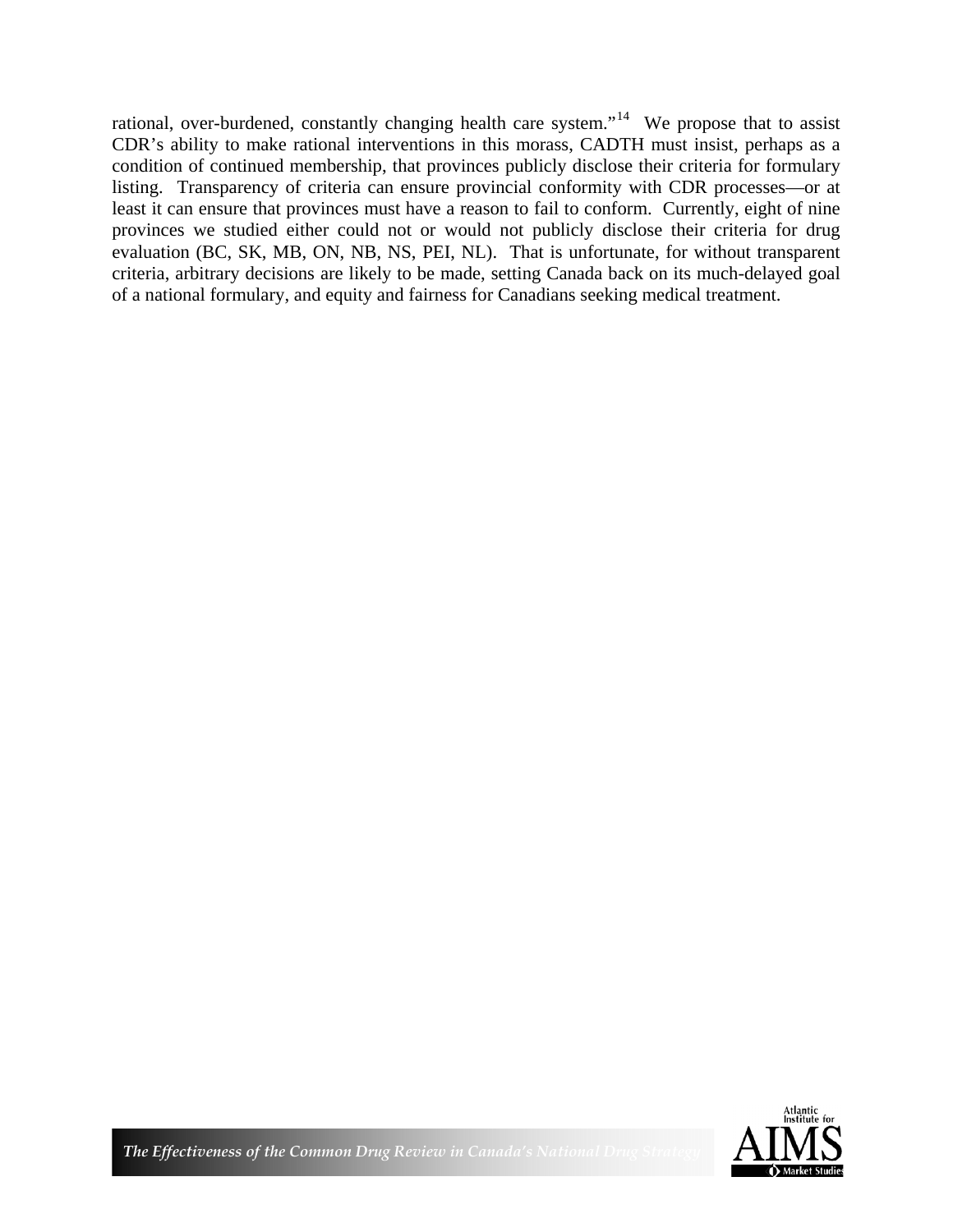## **Paper Details**

**Funding Source**: This study is funded by a grant from the Social Sciences and Humanities Research Council to AA.

**Role of the Authors**: AA conceived the study and wrote the manuscript. RC and AT collected and compiled the data. RC and AT contributed equally to the work.

**Conflict of Interest Statement**: No pharmaceutical industry funding has been accepted by the authors within the past seven years (i.e. since the inception of CDR).

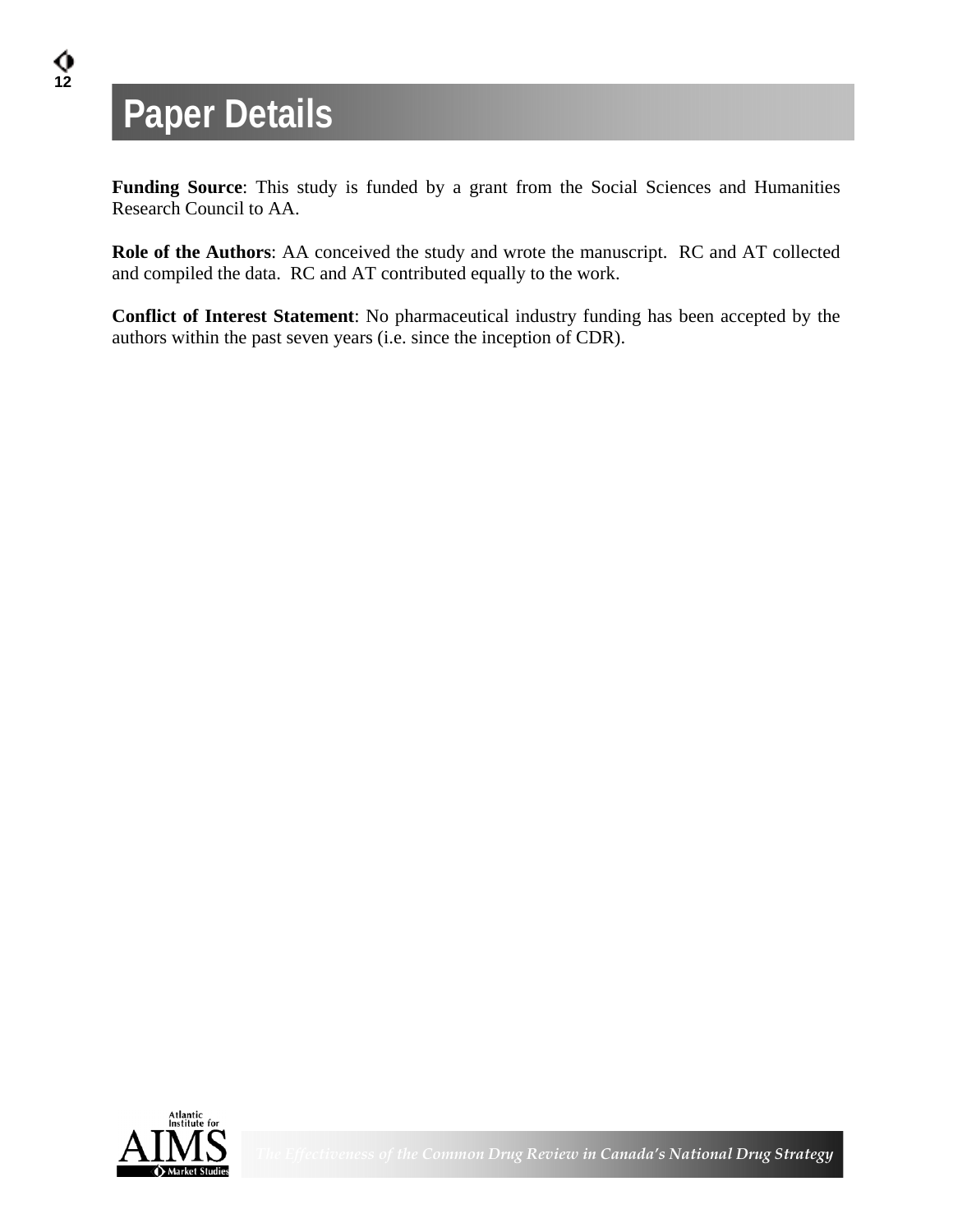$\frac{1}{1}$  Canadian Agency for Drugs and Technologies in Health's website: http://www.cadth.ca/en/products/cdr/cdroverview

<sup>2</sup> Dube G. Analysis in Brief: Competing for the Retail Drug Market. Ottawa: Statistics Canada; 2006. Available: http://dsp-psd.pwgsc.gc.ca/Collection/Statcan/11-621-M/11-621-MIE2006048.pdf (accessed 2009 May 15).

3 Sibbald B. Spending on drugs approaching \$15 billion a year: CIHI. *Canadian Medical Association Journal* 2001; 164(9): 1333.

4 Canadian Agency for Drugs and Technologies in Health. *Update on Common Drug Review*. Ottawa: The Agency; 2003. Available: http://www.cadth.ca/media/pdf/connection11\_e.pdf (accessed 2009 January 22).

5 Mackinnon NJ, Ip I. The National Pharmaceuticals Strategy: Rest in peace, revive or renew? *CMAJ* 2009; 180:801-3.

6 Canadian Agency for Drugs and Technologies in Health. *The CADTH Common Drug Review: Myths versus Facts*. Ottawa: The Agency; 2008. Available: http://www.cadth.ca/media/cdr/cdr-pdf/cdr\_myths\_facts\_e.pdf (accessed 2009 February 26).

7 McMahon M, Morgan S, Mitton C. The Common Drug Review: A NICE start for Canada? *Health Policy* 2006; 77: 339-351.

<sup>8</sup> Scobie AC, Mackinnon NJ. Cost Shifting and Timeliness of Drug Formulary Decisions in Atlantic Canada. *Healthcare Policy* 2010; 5: 100–114.

<sup>9</sup> Canadian Agency for Drugs and Technologies in Health. Procedure for Common Drug Review. Ottawa: The Agency; 2009. Available: http://www.cadth.ca/media/cdr/process/CDR\_Procedure\_e.pdf (accessed 2009 August 7).

<sup>10</sup> Tierney M, Manns B, Members of Canadian Expert Drug Advisory Committee. Optimizing the use of prescription drugs in Canada through the Common Drug Review. *CMAJ* 2008; 178: 432-435.

<sup>11</sup> House of Commons of Canada. Prescription Drugs Part  $1$  – Common Drug Review: an  $F/P/T$  Process. Report of the Standing Committee on Health. December 2007.

12 Anis AH, Guh D, Wang Xh. A dog's breakfast: prescription drug coverage varies widely across Canada. *Med Care* 2001; 39: 315.

<sup>13</sup> Grégoire JP, MacNeil P, Skilton K, Moisan J, Menon D, Jacobs P, McKenzie E, Ferguson B. Inter-provincial variation in government drug formularies. *Can J Public Health* 2001; 92(4):307-12.

14 Laupacis A. Economic Evaluations in the Canadian Common Drug Review. *Pharmacoeconomics* 2006; 24 (11): 1157-1162.



*The Effectiveness of the Common Drug Review in Canada's National Dr.*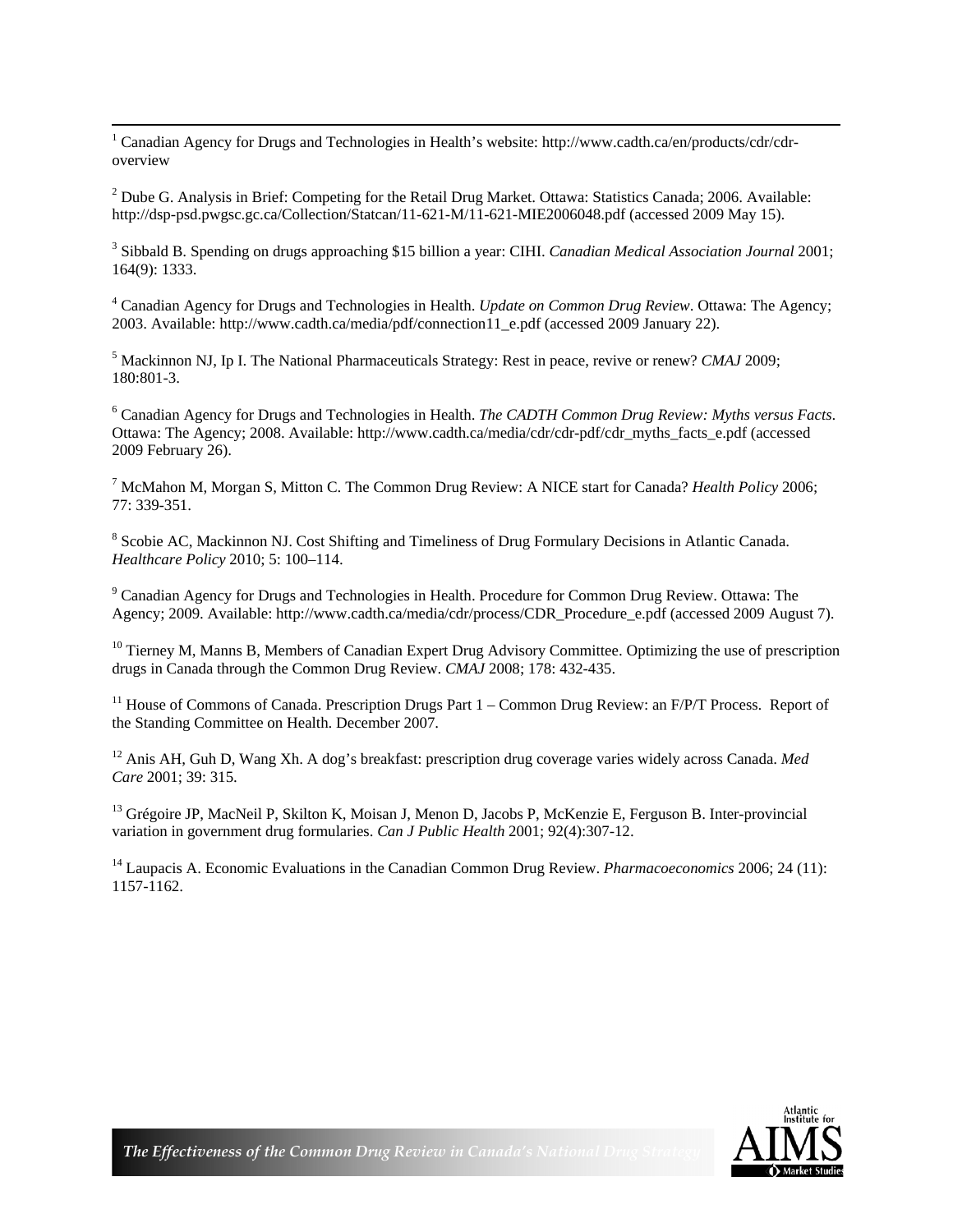### **Selected Publications from the AIMS Library**

### **Publications on Regional Development**

*[You CAN Get There From Here: How Ottawa](http://www.aims.ca/en/home/library/details.aspx/921?dp=)  [can put Atlantic Canada on the road to](http://www.aims.ca/en/home/library/details.aspx/921?dp=)  [prosperity](http://www.aims.ca/en/home/library/details.aspx/921?dp=)* by Brian Lee Crowley and Don McIver

*[A Fork in the Road…On the Road to Growth?](http://www.aims.ca/en/home/library/details.aspx/2381)* by Brian Lee Crowley and Charles Cirtwill

*[An Economic Future with Fewer Numbers:](http://www.aims.ca/en/home/library/details.aspx/2751?dp=)  [The population and labour force outlook for](http://www.aims.ca/en/home/library/details.aspx/2751?dp=)  [the Atlantic region](http://www.aims.ca/en/home/library/details.aspx/2751?dp=)* by Frank Denton, Christine Feaver and Byron Spencer

*[Zone-ability: Unlocking the potential of the](http://www.aims.ca/en/home/library/details.aspx/2726?dp=)  [Atlantica region with Special Economic Zones](http://www.aims.ca/en/home/library/details.aspx/2726?dp=)* by Barrie B. F. Hebb

*[Go East Go West: The better shipping route](http://www.aims.ca/en/home/library/details.aspx/2721?dp=)  [from Asia to North America](http://www.aims.ca/en/home/library/details.aspx/2721?dp=)* by John Huang

*[The Developing Workforce Problem:](http://www.aims.ca/en/home/library/details.aspx/2421?dp=)  [Confronting Canadian labour shortages in the](http://www.aims.ca/en/home/library/details.aspx/2421?dp=)  [coming decades](http://www.aims.ca/en/home/library/details.aspx/2421?dp=)* by Jim McNiven

*[Sticky Fingers: How governments cling to](http://www.aims.ca/en/home/library/details.aspx/3223?dp=)  [transfer payments](http://www.aims.ca/en/home/library/details.aspx/3223?dp=)* by Don McIver

*[Chasing the Jobs](http://www.aims.ca/en/home/library/details.aspx/3222?dp=)* by Bill Black

*[Careless Intentions: Regional consequences of](http://www.aims.ca/en/home/library/details.aspx/3191?dp=)  [national policies](http://www.aims.ca/en/home/library/details.aspx/3191?dp=)* by Don McIver

*[Maine's Gigantic Need for Big Business](http://www.aims.ca/en/home/library/details.aspx/3190?dp=)* by Perry Newman

*[Possible Federal Initiative Without the Price](http://www.aims.ca/en/home/library/details.aspx/3167?dp=)  [Tag](http://www.aims.ca/en/home/library/details.aspx/3167?dp=)* by Stewart Kronberg

*[Up is Down, Right is Left in Atlantic Canada](http://www.aims.ca/en/home/library/details.aspx/3072?dp=)* by Charles Cirtwill

*[We Need More Nova Scotians](http://www.aims.ca/en/home/library/details.aspx/3065?dp=)* by Bill Black

### **Other Publications of Interest**

*[Who Could Have Seen THAT Coming?: The](http://www.aims.ca/en/home/library/details.aspx/2979?dp=)  [history and consequences of the global crisis](http://www.aims.ca/en/home/library/details.aspx/2979?dp=)* by Don McIver

*[The Muddle of Multiculturalism: A liberal](http://www.aims.ca/en/home/library/details.aspx/3053?dp=)  [critique](http://www.aims.ca/en/home/library/details.aspx/3053?dp=)* by Salim Mansur

*[Signal Strength: Setting the stage for Canada's](http://www.aims.ca/en/home/library/details.aspx/3048?dp=)  [wireless industry into the next decade](http://www.aims.ca/en/home/library/details.aspx/3048?dp=)* by Ian Munro

*[See Dick Grow Old, See Jane Retire: Today's](http://www.aims.ca/en/home/library/details.aspx/3042?dp=)  [childcare policy and its impact on tomorrow's](http://www.aims.ca/en/home/library/details.aspx/3042?dp=)  [labour shortage](http://www.aims.ca/en/home/library/details.aspx/3042?dp=)* by Ian Munro

*[What You Don't Know Can Hurt You: Where](http://www.aims.ca/en/home/library/details.aspx/2969?dp=)  [does all the money go?](http://www.aims.ca/en/home/library/details.aspx/2969?dp=)* by Barrie B. F. Hebb

*[The End of That 70's Show: Rethinking](http://www.aims.ca/en/home/library/details.aspx/2734?dp=)  [Canada's communications regulatory](http://www.aims.ca/en/home/library/details.aspx/2734?dp=)  [institutions for the twenty-first century](http://www.aims.ca/en/home/library/details.aspx/2734?dp=)* by Ian Munro

*[The Real Costs of Public Debt](http://www.aims.ca/en/home/library/details.aspx/3239?dp=)* by Ali Nadeem

*[Spending on Public Heslth Programs: Yet](http://www.aims.ca/en/home/library/details.aspx/3220?dp=)  [another national divide?](http://www.aims.ca/en/home/library/details.aspx/3220?dp=)* by Livio Di Matteo

*[Get Understanding](http://www.aims.ca/en/home/library/details.aspx/3219?dp=)* by John Risley

*[Till the End of Time: Just how long should we](http://www.aims.ca/en/home/library/details.aspx/3209?dp=)  [maintain our MLAs in the style to which they](http://www.aims.ca/en/home/library/details.aspx/3209?dp=)  [have grown accustomed?](http://www.aims.ca/en/home/library/details.aspx/3209?dp=)* by Don McIver

*[Selling Ourselves on Self-Interest: Will a free](http://www.aims.ca/en/home/library/details.aspx/3201?dp=)  [trade agreement with Europe help us see the](http://www.aims.ca/en/home/library/details.aspx/3201?dp=)  [light?](http://www.aims.ca/en/home/library/details.aspx/3201?dp=)* by Don McIver

*[Healthy Conversation](http://www.aims.ca/en/home/library/details.aspx/3168?dp=)* by Bill Black

*[We're Number…34!: How the education](http://www.aims.ca/en/home/library/details.aspx/3158?dp=)  [establishment embellishes international results](http://www.aims.ca/en/home/library/details.aspx/3158?dp=)  [and why it matters](http://www.aims.ca/en/home/library/details.aspx/3158?dp=)* by Tony Bislimi



*The Effectiveness of the Common Drug Review in Canada's National Drug Strategy*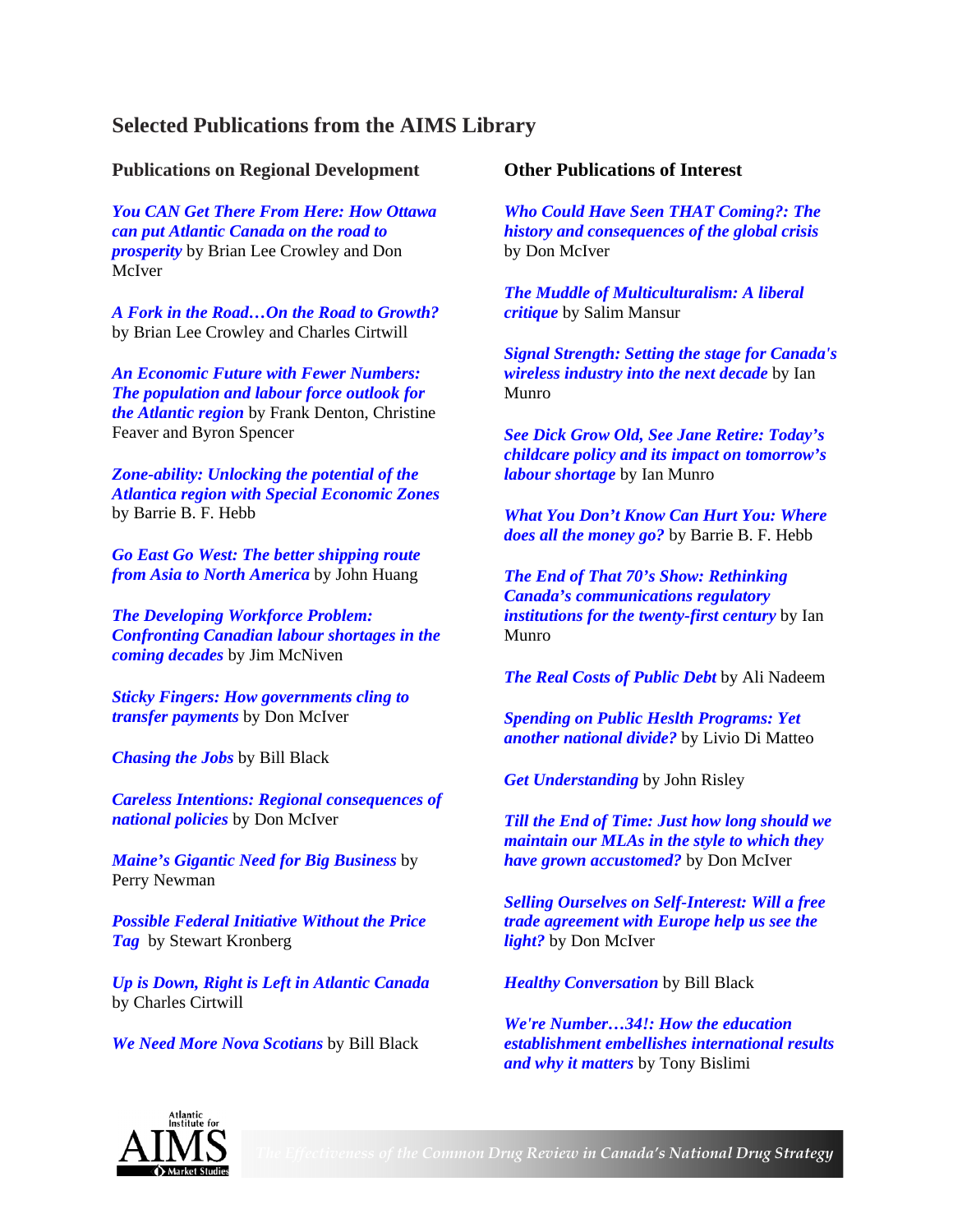

AIMS is an independent economic and social policy think tank. To borrow the words of Sir Winston Churchill, we redefine "the possible" by collecting and communicating the most current evidence about what works and does not work in meeting the needs of people. By engaging you, your friends and neighbours in informed discussion about your lives we make it possible for government to do the right thing, instead of trying to do everything.

We take no money from government, but we do have to pay the bills and keep the lights on. To HELP with that, just check three simple boxes below:

| STEP ONE: |                                                                                                   |
|-----------|---------------------------------------------------------------------------------------------------|
|           | $\Box$ YES! I want to support AIMS. (An official tax receipt will be provided for your donation.) |

STEP TWO: I want to become: ❑ a THINKER (\$100 minimum) ❑ a LEADER (\$1000 minimum) ❑ a SHAKER (\$5,000 minimum) ❑ a MOVER (\$10,000 minimum)

### STEP THREE:

❑ Make my donation a SUSTAINING one. (committing to continuing your donation at this level for a minimum of three years)

| Name: $\frac{1}{2}$ and $\frac{1}{2}$ and $\frac{1}{2}$ and $\frac{1}{2}$ and $\frac{1}{2}$ and $\frac{1}{2}$ and $\frac{1}{2}$ and $\frac{1}{2}$ and $\frac{1}{2}$ and $\frac{1}{2}$ and $\frac{1}{2}$ and $\frac{1}{2}$ and $\frac{1}{2}$ and $\frac{1}{2}$ and $\frac{1}{2}$ and $\frac{1$ |  |
|-----------------------------------------------------------------------------------------------------------------------------------------------------------------------------------------------------------------------------------------------------------------------------------------------|--|
|                                                                                                                                                                                                                                                                                               |  |
|                                                                                                                                                                                                                                                                                               |  |
| Address: National Address: National Address: National Address: National Address: National Address: National Address: National Address: National Address: National Address: National Address: National Address: National Addres                                                                |  |
|                                                                                                                                                                                                                                                                                               |  |
| E-mail: $\overline{\phantom{a}}$                                                                                                                                                                                                                                                              |  |
| I am paying by: $\Box$ VISA $\Box$ Mastercard $\Box$ Cheque (enclosed)                                                                                                                                                                                                                        |  |
|                                                                                                                                                                                                                                                                                               |  |
|                                                                                                                                                                                                                                                                                               |  |

Please send or fax this form to 2000 Barrington Street, Suite 1302, Halifax, NS B3J 3K1 Telephone: (902) 429-1143 Facsimile: (902) 425-1393 E-mail: aims@aims.ca For more information please check our website at **www.aims.ca**



**The Effectiveness of the Common Drug Review in Canada's National Dr**